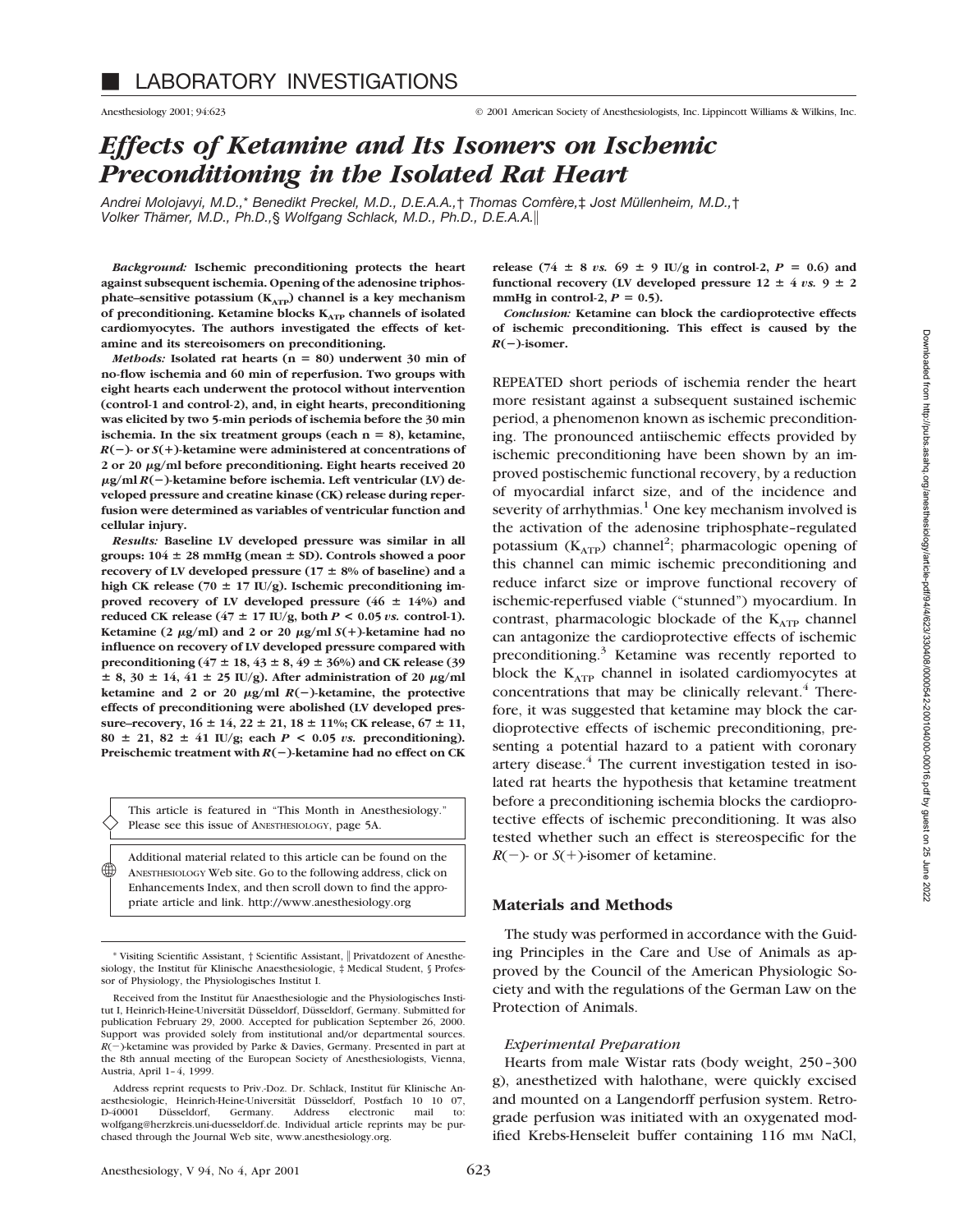4.7 mm KCl, 1.1 mm  $MgSO_4$ , 1.17 mm KH<sub>2</sub>PO<sub>4</sub>, 24.9 mm NaHCO<sub>3</sub>, 2.52 mm CaCl<sub>2</sub>, 8.3 mm glucose, and 2.2 mm pyruvate; gassed with 95%  $O_2$ -5%  $CO_2$ . Flow in the system was controlled by a calibrated roller pump (Model 7518; Cole-Parmer Instruments, IL). After ligating both caval veins, the right ventricle was vented *via* the pulmonary artery with a catheter (1.2 mm OD). Heart rate was maintained at 350 beats/min by atrial pacing. The stimulation voltage was maintained at 20% above threshold (control, 2–4 V) and was continuously adjusted throughout the experiment (up to 12 V in reperfused hearts, if necessary). After completion of the experimental preparation, the heart at 37°C was placed in a waterjacketed chamber filled with humified, warmed air. The hearts were perfused at a constant perfusion pressure of 80 mmHg throughout the perfusion period. During ischemia, the heart chamber was filled with normal saline to keep the heart temperature at  $37^{\circ}$ C and gassed with N<sub>2</sub> to prevent oxygen supply to the ischemic myocardium by diffusion. Ketamine,  $R(-)$ - or  $S(+)$ -ketamine dissolved in Krebs-Henseleit buffer was infused into the perfusion system near the aortic cannula at  $\frac{1}{100}$  of total coronary flow in order to achieve final concentrations of 2 or 20  $\mu$ g/ml, respectively, using a calibrated syringe pump (Model 5003; Precidior Infors, Basel, Switzerland).

#### *Hemodynamic Measurements*

For measurements of left ventricular (LV) pressure, a latex balloon (size No. 4, Hugo Sachs Elektronik, March, Germany) was introduced into the left ventricle *via* the cut mitral valve. The balloon was fixed at the tip of a stainless steel cannula (length, 5.9 cm), which was directly connected to a pressure transducer (Gould P23, Cleveland, OH). LV pressure, and–by electronic differentiation–the velocity of the change of LV pressure (dP/dt) were continuously monitored on an ink recorder (Mark 260; Gould). At the beginning of each experiment, the latex balloon was filled, air bubble–free, with the perfusion buffer to achieve an LV end-diastolic pressure (LVEDP) of 5 mmHg. This volume was then kept constant for the rest of the experiment. The LV pressure and coronary perfusion pressure signals were digitized at a sampling rate of 500 Hz using an analog-to-digital converter (Data Translation 2801, Marlboro, MA) and then further processed on a personal computer system. LV end-diastole was determined as the point when dP/dt started its rapid upstroke after crossing the zero line.<sup>5</sup> LVEDP, LV developed pressure, and maximum and minimum dP/dt (dP/dtmax and dP/dtmin) were obtained from the digitized signals. Only hearts with a LV developed pressure higher than 80 mmHg during the initial control period were used for the study. Coronary flow was measured continuously with an ultrasonic flowprobe (T 208; Transonic Systems Inc., Ithaca, NY) and by weighting the coronary effluent at times indicated.

## 624 MOLOJAVYI *ET AL*.

#### *Metabolic Measurements*

Aliquots from the perfusion medium and the coronary venous effluent perfusate were sampled anaerobically at times indicated. Samples were immediately processed for partial pressure of oxygen  $(P<sub>O2</sub>)$  measurements (ABL 30; Radiometer, Copenhagen, Denmark). Oxygen consumption  $(\dot{V}o_2)$  was calculated according to the Fick principle with the use of the Bunsen absorption coefficient  $(\alpha' = 0.036 \mu l \cdot mmHg^{-1} \cdot ml^{-1})$  at 37°C as follows:

$$
\dot{V}o_2(\mu l/min) = (Po_2a - Po_2v)\alpha'CF
$$

where  $Po_{2}a$  is arterial  $Po_{2}$ ,  $Po_{2}v$  is venous  $Po_{2}$  (both in mmHg) and CF is coronary flow (in ml/min).

For determination of creatine kinase (CK) release, 1-min samples of the effluent were collected at the times indicated in table 2 (this table can be found in the Web Enhancements at www.anesthesiology.org) and after each preconditioning ischemia. For determination of the total CK release, the coronary venous effluate was collected during the reperfusion period. CK activity was measured using an "optimized standard method" according to the recommendations of the Deutsche Gesellschaft für Klinische Chemie (CK test, Boehringer, Mannheim, Germany). $^{6}$  The values are expressed as IU/g wet weight.

#### *Experimental Protocol*

After mounting the heart on the Langendorff apparatus, a preparation and stabilization period of 20 min was allowed. The experimental protocol consisted of four phases: equilibration, intervention period, no-flow ischemia, and reperfusion (fig. 1). During the 20 min baseline period, two control measurements of all experimental variables were performed. The hearts were then randomized into eight groups. In the preconditioning group, ischemic preconditioning was induced during the intervention period by two 5-min periods of ischemia interspersed with 10 min of reperfusion. In the six treatment groups, ketamine or  $R(-)$ - or  $S(+)$ -ketamine in concentrations of 2 or 20  $\mu$ g/ml were added for 5 min to the perfusate before ischemic preconditioning. The control group (control-1) underwent no treatment during this period. The hearts of all groups then underwent 30 min of no-flow ischemia followed by 60 min of reperfusion.

To test whether  $R(-)$ -ketamine may have itself any effect on myocardial ischemia in this experimental setting,  $R(-)$ -ketamine was administered to unpreconditioned hearts (n = 8) using a similar protocol;  $20\mu$ g/ml  $R(-)$ -ketamine was added to the perfusate directly before the long ischemia for two 5-min intervals, each followed by a 5-min washout period. A second control group (control-2,  $n = 8$ ) underwent this protocol without treatment. This slightly different protocol was nec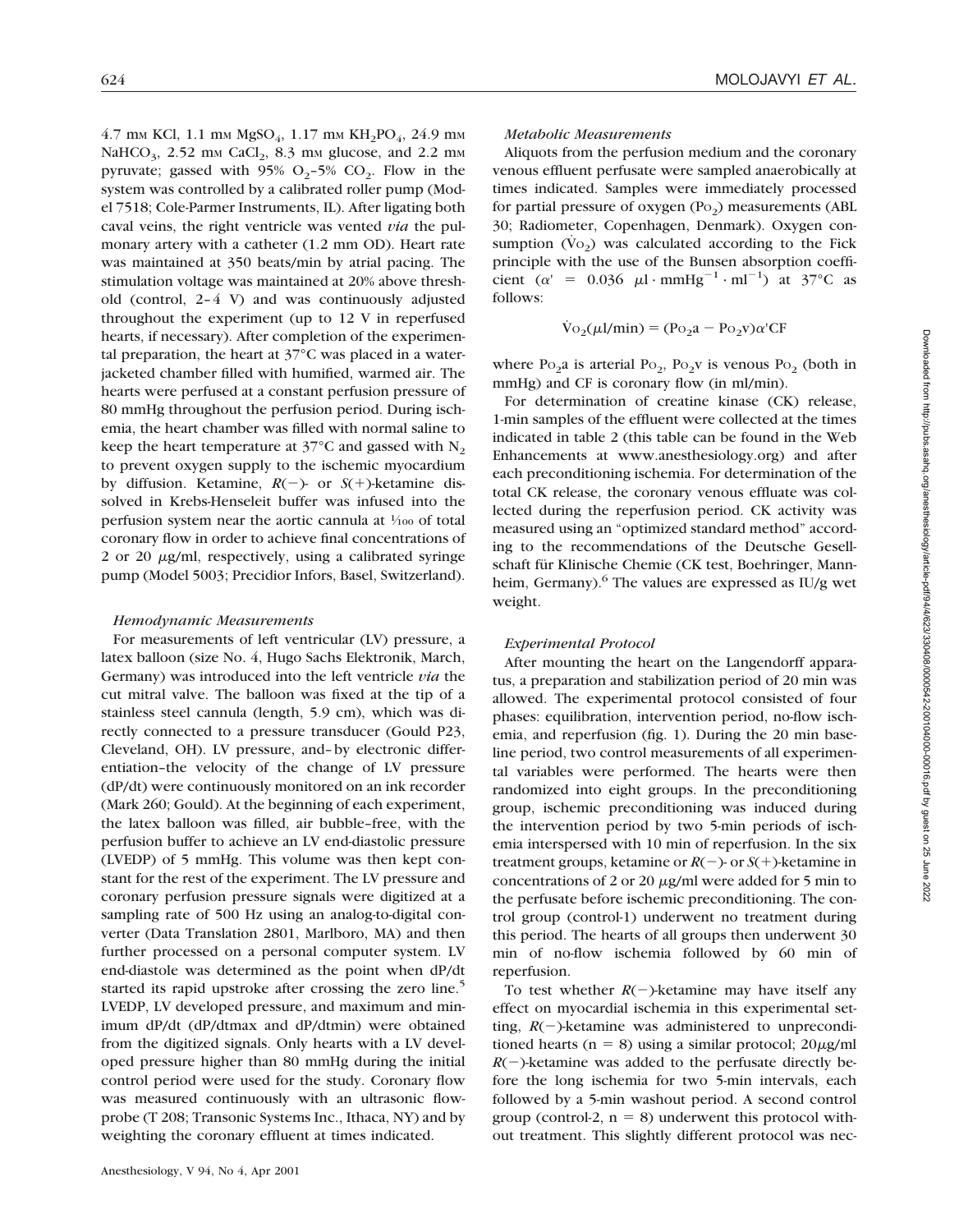Group1: control  $(1)(n = 8)$ 

| 20                                                                                | 30              | 60                                                                                                                                        |
|-----------------------------------------------------------------------------------|-----------------|-------------------------------------------------------------------------------------------------------------------------------------------|
| stabilisation                                                                     | ischemia        | reperfusion                                                                                                                               |
| preconditioning (P; $n = 8$ )<br>Group2:                                          |                 |                                                                                                                                           |
| 20'<br>51<br>51                                                                   | 30 <sup>7</sup> | 60'                                                                                                                                       |
| stabilisation<br>P<br>P                                                           | ischemia        | reperfusion                                                                                                                               |
| Group 3-8: ketamine $(K)$ & preconditioning<br>$(each n = 8):$<br>20 <sup>2</sup> | 30 <sup>7</sup> | ketamine 20 µg/ml<br>ketamine 2 µg/ml<br>$R(-)$ - or $S(+)$ -ketamine 2 µg/ml<br>$R(-)$ - or $S(+)$ -ketamine 20 µg/ml<br>60 <sup>′</sup> |
| stabilisation $K P $<br>$\frac{K P }{5}$                                          | ischemia        | reperfusion                                                                                                                               |
| Group9:                                                                           |                 | $R(-)$ -ketamine without preconditioning (n = 8)                                                                                          |
|                                                                                   |                 | 60 <sup>′</sup>                                                                                                                           |
| $20^{\circ}$                                                                      | 30 <sup>′</sup> |                                                                                                                                           |
| stabilisation K<br>K                                                              | ischemia        | reperfusion                                                                                                                               |
| 5 <sup>′</sup><br>5 <sup>′</sup><br>Group 10: control $(2)$ (n = 8)               |                 |                                                                                                                                           |
| 20'                                                                               | 30 <sup>7</sup> | 60 <sup>′</sup>                                                                                                                           |

**Fig. 1. Experimental protocol. All hearts were subjected to 30 min of ischemia followed by reperfusion. In the preconditioning group, ischemic preconditioning (PC) was induced by two 5-min periods of ischemia (P). In the six preconditioning and ketamine groups, preconditioning was preceded by 5-min infusions (K)** of ketamine,  $R(-)$ -ketamine, or  $S(+)$ -ketamine, each **at two different concentrations. In an additional group,** *R***(**2**) ketamine was administered to unpreconditioned hearts before the 30 min ischemia in two 5-min intervals, each followed by a 5-min washout period. This group was accompanied by a second control group (group 10) with the same preischemic time period.**

essary to have similar washout times before ischemia, as in the preconditioning experiments. In these two groups,  $\dot{V}o_2$  was not measured.

To test the effects of both concentrations of the substances on normal myocardium, ketamine or  $R(-)$ - or  $S(+)$ -ketamine was administered to 15 nonischemic hearts; after 30 min of baseline perfusion, three groups of five hearts each received one of the three substances for 5 min at either 2 or 20  $\mu$ g/ml. After a 20-min washout period, the second concentration of the same substance was administered to each heart. The sequence of the two concentrations was randomized.

#### *Data Analysis*

Data are presented as mean and standard deviation (SD). To assess treatment (experimental groups) or time effects, a two-way analysis of variance was performed. Only if an overall significance for time effects was found, comparison was performed for each group using repeated measurements one-way analysis of variance followed by the Dunnett posttest. If an overall significance for group effects was found, we used one-way analysis of variance followed by the Dunnett test, with preconditioning as the reference group for further analysis. The effects of  $R(-)$ -ketamine on unpreconditioned hearts was compared with the respective control group using a

*t* test, and the effect of all substances on normal myocardium was assessed using a paired *t* test. All *t* tests were two-tailed and  $\alpha$  was set at 0.05 in all statistical tests.

#### **Results**

A total of 111 hearts were used; 80 hearts for the ischemia–reperfusion experiments, 15 hearts for the test of the experimental substances on normal myocardium in this experimental model. Sixteen hearts were excluded because they did not fulfill the predefined quality criteria (LV developed pressure  $> 80$  mmHg).

## *Effects of Ketamine, R(-)-Ketamine or* S(+)-*Ketamine on Normal Myocardium*

The effect of the substances on normal myocardium are shown in table 1. Only the  $R(-)$ -isomer had a small negative inotropic effect at the high concentration (20  $\mu$ g/ml) and reduced LV developed pressure to 90%  $(P < 0.05)$  and dP/dt to 92%  $(P = 0.052)$ , whereas coronary flow remained unchanged. In all other cases, hemodynamics were not significantly changed during administration of ketamine,  $S(+)$ -ketamine and the low concentration of  $R(-)$ -ketamine ( $P = 0.7$ –0.9).

## *Hemodynamic Function during the Preischemic Period*

Hemodynamic baseline conditions were not significantly different between the 10 groups (table 2, this table can be found in the Web Enhancements). The administration of ketamine or its isomers had no effect on ventricular function or oxygen consumption of the isolated hearts. After the preconditioning ischemia, ventricular function rapidly recovered within 5 min to baseline values.

*End-diastolic Pressure during Ischemia–Reperfusion* In the isovolumic isolated heart preparation, LVEDP is an index of ventricular stiffness and myocardial contracture. During ischemia, LVEDP progressively increased in all groups (at the end of ischemia: control-1:  $39 \pm 4$  mmHg; preconditioning:  $39 \pm 2$  mmHg; preconditioning and ketamine 2  $\mu$ g/ml: 36  $\pm$  3 mmHg; preconditioning and ketamine 20  $\mu$ g/ml: 43  $\pm$  2 mmHg; preconditioning and  $S(+)$ -ketamine 2  $\mu$ g/ml: 39  $\pm$  3 mmHg; preconditioning and  $S(+)$ -ketamine 20  $\mu$ g/ml: 42  $\pm$  3 mmHg; preconditioning and  $R(-)$ -ketamine 2  $\mu$ g/ml: 41  $\pm$  2 mmHg; preconditioning and  $R(-)$ -ketamine 20  $\mu$ g/ml: 42  $\pm$  3 mmHg;  $R(-)$  ketamine 20  $\mu$ g/ml without preconditioning:  $38 \pm 4$  mmHg; and control-2:  $34 \pm 8$  mmHg), indicating the development of ischemic contracture.

With the onset of reperfusion, all groups showed a further increase of LVEDP to values between 70–102 mmHg (reperfusion contracture; table 2, this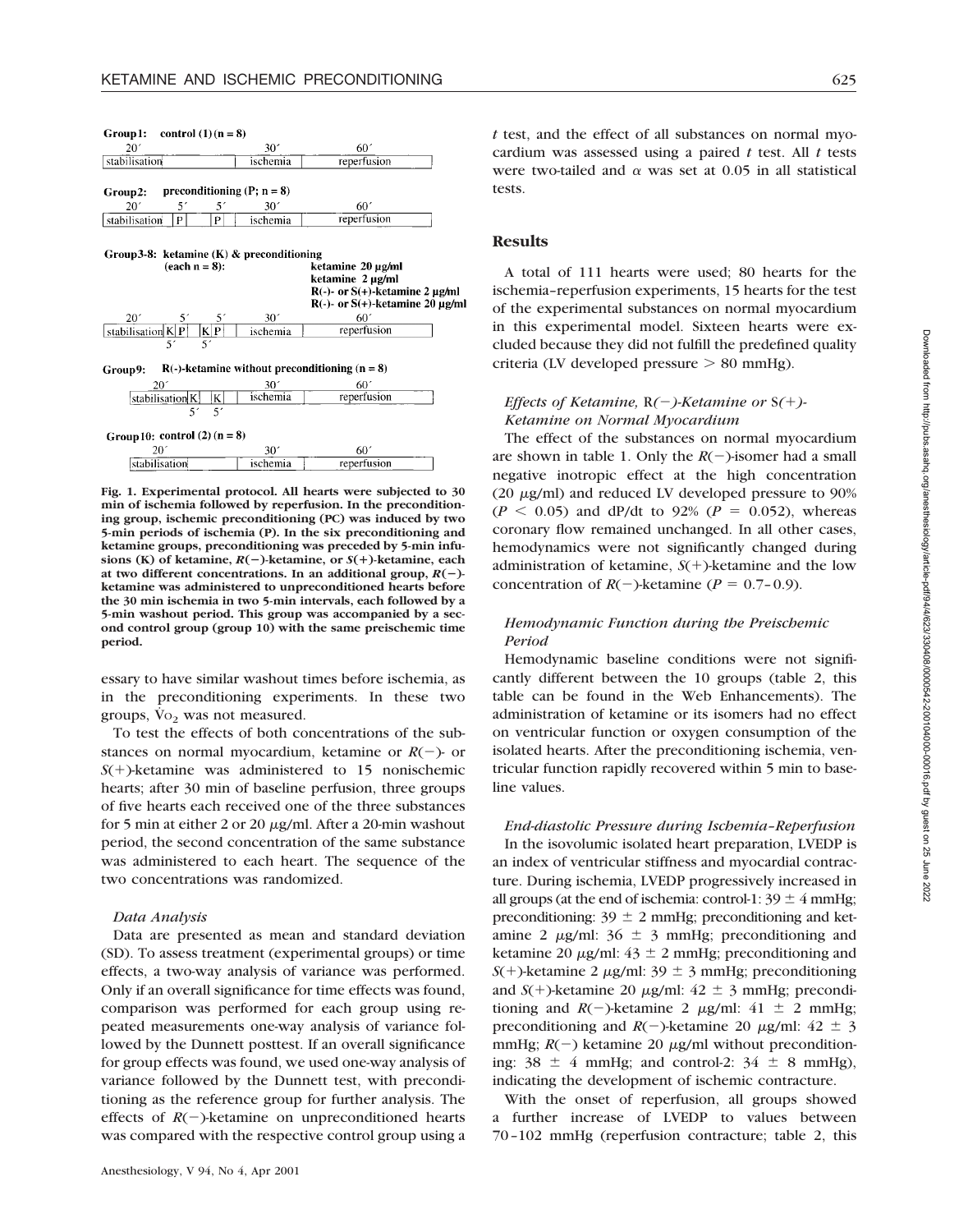|                        | Control         | Ketamine (2 $\mu$ g/ml)         | Control         | Ketamine (20 $\mu$ g/ml)         |
|------------------------|-----------------|---------------------------------|-----------------|----------------------------------|
| $LVDP$ (mm $Hg$ )      | $129 \pm 8$     | $125 \pm 9$                     | $114 \pm 8$     | $110 \pm 9$                      |
| $dP/dt_{max}$ (mmHg/s) | $4,036 \pm 209$ | $4,004 \pm 279$                 | $3,770 \pm 214$ | $3,621 \pm 222$                  |
| Coronary flow (ml/min) | $13 \pm 0.7$    | $13 \pm 0.8$                    | $12 \pm 0.4$    | $12 \pm 0.5$                     |
|                        | Control         | $S(+)$ -ketamine (2 $\mu$ g/ml) | Control         | $S(+)$ -ketamine (20 $\mu$ g/ml) |
| $LVDP$ (mm $Hg$ )      | $99 \pm 6$      | $96 \pm 5$                      | $113 \pm 9$     | $110 \pm 9$                      |
| $dP/dt_{max}$ (mmHg/s) | $3.101 \pm 152$ | $3.172 \pm 123$                 | $3.777 \pm 291$ | $3,640 \pm 324$                  |
| Coronary flow (ml/min) | $20 \pm 3.1$    | $19 \pm 3.1$                    | $18 \pm 2$      | $17 \pm 2.0$                     |
|                        | Control         | $R(-)$ -ketamine (2 $\mu$ g/ml) | Control         | $R(-)$ -ketamine (20 $\mu$ g/ml) |
| $LVDP$ (mm $Hq$ )      | $94 \pm 1$      | $91 \pm 1$                      | $108 \pm 7$     | $98 \pm 5^*$                     |
| $dP/dt_{max}$ (mmHg/s) | $3.259 \pm 190$ | $3,040 \pm 174$                 | $3.609 \pm 215$ | $3,391 \pm 255$                  |
| Coronary flow (ml/min) | $16 \pm 0.6$    | $15 \pm 0.8$                    | $13 \pm 0.9$    | $13 \pm 0.8$                     |

**Table 1. Effects of Ketamine and Its Isomers on Normal Myocardium**

Values are mean  $\pm$  SEM, n = 5 for each measurement.

 $* P < 0.05$  *versus* control.  $\uparrow P = 0.052$  *versus* control.

LVDP = left ventricular developed pressure;  $dP/dt_{max}$  = maximum velocity of the change in ventricular pressure.

table can be found in the Web Enhancements). Until the end of the reperfusion period, LVEDP recovered in all groups to values between 40–65 mmHg. There were no differences in the behavior of LVEDP between the groups.

# *Recovery of Contractile Function during Reperfusion*

Figure 2 shows the recovery of LV developed pressure as a variable of contractile function. During baseline conditions, LV developed pressure was similar in all groups (between  $95 \pm 10$  and  $120 \pm 18$  mmHg). During reperfusion, recovery of LV developed pressure was very poor in the control-1 group, reaching only  $17 \pm 8\%$  of baseline values at 60 min of reperfusion. After ischemic preconditioning, recovery of LV developed pressure was markedly improved to  $46 \pm 14\%$  of baseline ( $P < 0.05$ ) compared with control-1). In the groups pretreated with 2  $\mu$ g/ml ketamine or *S*(+)-ketamine in both concentrations, recovery of LV developed pressure was similar to the preconditioned hearts. In the hearts pretreated before preconditioning with 20  $\mu$ g/ml ketamine or  $R(-)$ ketamine in both concentrations, functional recovery was comparable to the unpreconditioned control-1 and significantly lower than in the preconditioned hearts (each  $P < 0.05$ ) In unpreconditioned hearts, preischemic treatment with  $R(-)$ -ketamine had no effect on the recovery of LV developed pressure (at 60 min of reperfusion: control-2,  $9 \pm 2$  mmHg *vs. R*(-)-ketamine 12  $\pm$ 4 mmHg;  $P = 0.53$ ). In all groups, the recovery of dP/dtmax as a variable of myocardial contractility was in parallel to the recovery of LV developed pressure (table 2, this table can be found in the Web enhancements).

## *Coronary Vascular Resistance during Reperfusion*

Coronary flow (table 2, this table can be found in the Web Enhancements) is a direct measure of coronary vascular resistance in this experimental model because perfusion pressure was kept constant. In all groups, coronary flow at 5 min of reperfusion was reduced to values between 57–69% of the initial baseline flow, indicating an increased vascular resistance. During the rest of the reperfusion period, coronary flow remained unchanged in all groups.

## *Creatine Kinase*

Creatine kinase activity in the coronary venous effluent was determined as a variable of cellular injury (fig. 3). In the control group, CK release increased rapidly during the early reperfusion period with a peak value of 1.2  $\pm$ 0.45 IU/min at 5 min of reperfusion. This initial peak CK release was attenuated in the preconditioned hearts (0.7  $\pm$  0.2) and after pretreatment with 2  $\mu$ g/ml ketamine  $(0.6 \pm 0.2)$  or  $S(+)$ -ketamine in both concentrations  $(0.4)$  $\pm$  0.2 and 0.6  $\pm$  0.3). With eight groups and five repeated measurements, theses changes did not reach overall statistical significance. Total CK release (fig. 3) during reperfusion was reduced after ischemic preconditioning by 32% compared with controls. A similar reduction of total CK release was seen in the groups pretreated before preconditioning with  $2 \mu g/ml$  ketamine or  $S(+)$ -ketamine in both concentrations ( $P <$ 0.05 each). In the groups pretreated before preconditioning with 20  $\mu$ g/ml ketamine or  $R(-)$ -ketamine in both concentrations, total CK release was not different from unpreconditioned control-1 ( $P = 0.99$  and 1.0, respectively). In unpreconditioned hearts, pretreatment with  $R(-)$ -ketamine had no effect on total CK release during reperfusion (control-2, 69  $\pm$  4 IU/g *vs. R*(-)ketamine,  $74 \pm 8$  IU/g;  $P = 0.59$ ).

#### *Oxygen Consumption*

During baseline conditions,  $\dot{V}o_2$  was not different between groups (table 2, this table can be found in the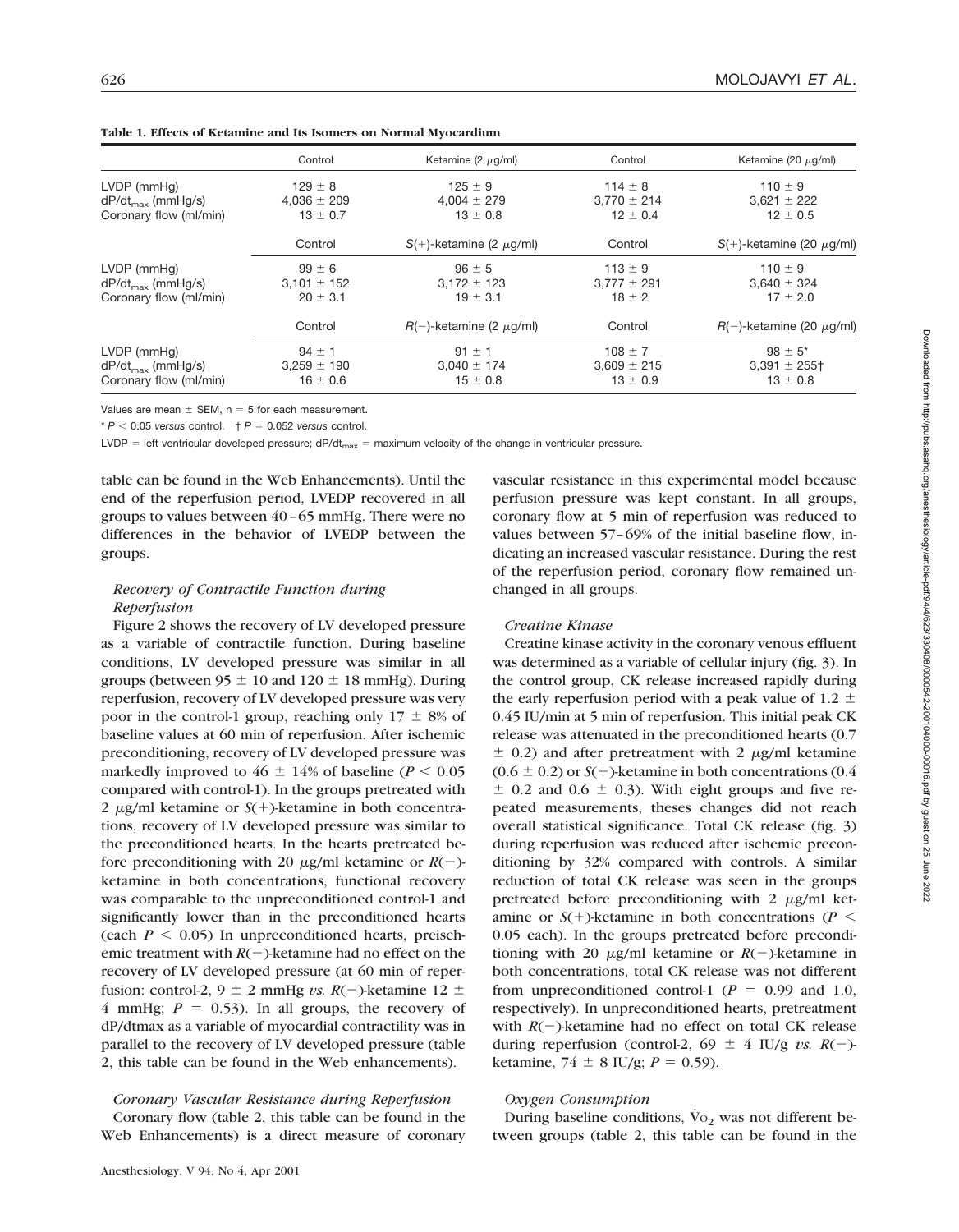

**Fig. 2. Recovery of left ventricular developed pressure during** reperfusion. Data are mean values and standard deviation, n = **8, \****P* **< 0.05** *versus* **preconditioning group.**

Web Enhancements). With the onset of reperfusion,  $\dot{V}$ <sub>O<sub>2</sub></sub> of the reperfused myocardium immediately recovered in all groups, despite the markedly reduced contractile state, and then slowly decreased during the reperfusion period. Although  $\dot{V}$ <sub>2</sub> tended to be higher in the groups with a better functional recovery, these values only reached statistical significance in the group treated with 2  $\mu$ g/ml *S*(+)-ketamine.

## **Discussion**

The main finding of the current study was that ketamine can abolish the cardioprotective effects of isch-



**Fig. 3. Cumulative creatine kinase release during reperfusion as a variable of cellular damage. Data are mean values and stan**dard deviation,  $n = 8$ ;  $^*P < 0.05$  *versus* control group; PC = **ischemic preconditioning.**

emic preconditioning in isolated rat hearts *in vitro.* The effect is stereospecific for the  $R(-)$ -isomer.

The current study used an isolated buffer–perfused heart model. This experimental model has the advantage of excluding systemic and most humoral side effects of ketamine and was chosen to assess the direct myocardial effects of ketamine on ischemic preconditioning. Consequently, the effect of ketamine and its isomers *in vivo* may be different from what was observed in the current study.

In this study, preconditioning was induced by two 5-min cycles of ischemia before the prolonged ischemic period. The better functional recovery (LV developed pressure) of the preconditioned hearts in comparison with the control hearts shows the effectiveness of our preconditioning protocol in this experimental preparation.

The anesthetic potency of ketamine and its isomers is different, with  $S(+)$ -ketamine being twice as potent and  $R(-)$ -ketamine less potent as ketamine. In this study, we did not use "equianesthetic" doses, but the same concentrations of the three substances. However, we hypothesized that the blockade of ischemic preconditioning by ketamine is a receptor-mediated mechanism. Therefore, the absolute number of molecules available at the receptors should be relevant for the comparison of the three substances with regard to preconditioning and not the use of "equianesthetic" concentrations. The concentrations were in the same range, as they can be seen in patients, 1–3 min after intravenous bolus injection of 2 mg/kg body weight.  $\frac{7}{1}$  Because ketamine is not significantly bound to plasma proteins,<sup>8</sup> we did not correct for protein binding. *In vivo*, the situation may be different because differences in anesthetic depth may also have an influence on the severity of myocardial ischemia.

Ischemic preconditioning is a very powerful endoge-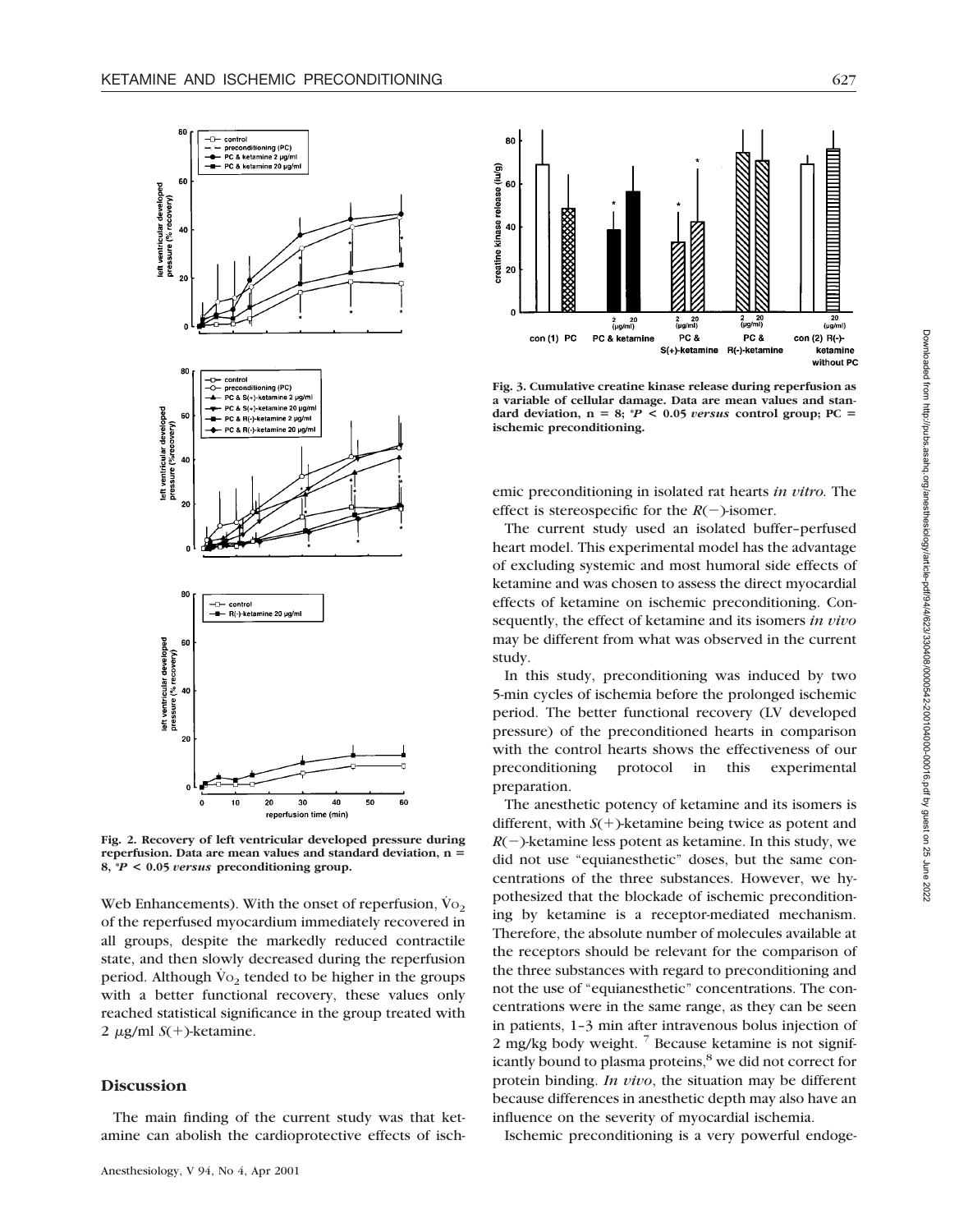nous protective mechanism against subsequent myocardial ischemia, which was seen in all species tested, including humans.<sup>9</sup> Although the cellular mechanisms of preconditioning are complex and still not fully understood,  $10$ ,  $11$  there is general agreement that the final step is most likely the activation of  $K_{ATP}$  channels.<sup>2</sup>

In the current study, ketamine abolished the cardioprotective effect of ischemic preconditioning in isolated rat hearts: hearts pretreated before the induction of preconditioning with 20  $\mu$ g/ml of ketamine had similar poor functional recovery and high release of creatine kinase as unpreconditioned controls. Pretreatment of unpreconditioned hearts with 20  $\mu$ g/ml of the *R*(-)isomer–the concentration that produced the greatest antagonistic effect on preconditioning–had no direct effect on ischemia–reperfusion injury. These findings confirm the study hypothesis that ketamine blocks ischemic preconditioning. This hypothesis was generated on the basis of a previous investigation.<sup>4</sup> In that study, Ko *et al*. <sup>4</sup> used inside-out and cell-attached configurations of patch clamp techniques with supraphysiologic adenosine triphosphate concentrations on isolated rat cardiomyocytes and measurements of action potential duration in isolated cat papillary muscles to assess the effects of ketamine (62.9  $\mu$ M = 17.2  $\mu$ g/ml) on the K<sub>ATP</sub> channel. They found a concentration-dependent inhibition of  $K<sub>ATP</sub>$  channel activity and an increase in action potential duration by ketamine. However, both techniques used in that study can only assess the function of the sarcolemnal  $K_{ATP}$ . More recent work suggested that not-as previously thought–the sarcolemnal but the mitochondrial  $K_{ATP}$  channel may be primarily responsible for the cardioprotection of ischemic preconditioning.12 From the finding that ketamine blocks ischemic preconditioning, one might therefore speculate that the mitochondrial  $K_{ATP}$  channel may be also inhibited by ketamine.

In addition to a direct action on  $K_{ATP}$  channels, other effects of ketamine may interfere with ischemic preconditioning; ketamine can inhibit the catecholamine reuptake of myocardial tissue, resulting in an enhancement of intensity and duration of an adrenergic response.<sup>13</sup>  $\alpha$ -Adrenoceptor activation is a strong stimulus for the induction of myocardial preconditioning.<sup>14</sup> However, this action of ketamine may not be relevant because it should enhance and not block the effect of ischemic preconditioning. In a recent study, Graf *et al*. <sup>15</sup> found some evidence in isolated guinea pig hearts that the  $S(+)$ -isomer leads to an increased availability of catecholamines. This finding explained the smaller negative inotropic effect of the  $S(+)$ -isomer in isolated hearts found in their and also in our study. Similar effects have been reported in isolated human myocardium.16 We cannot rule out that an increased availability of catecholamines at the receptors may have contributed to the cardioprotection seen after ischemic preconditioning in the presence of  $S(+)$ -ketamine. A negative inotropic effect of the substances may *per se* limit the effectiveness of ischemic preconditioning by a reduction of the severity of the preconditioning ischemia. Negative inotropic effects of ketamine can be seen in most studies that used isolated preparations.<sup>15, 17</sup> However, in the rat, ketamine may even have a positive inotropic effect that is independent of its effects on  $\beta$  adrenoceptors.<sup>18</sup> In the current study, we used relatively lower concentrations of ketamine, and an effect on myocardial inotropy was only seen with the higher concentration of the  $R(-)$ isomer. Therefore, a contribution of an influence on myocardial inotropy to the effects of ketamine on ischemic preconditioning seems very unlikely.

Our results clearly show that the blockade of ischemic preconditioning by ketamine is a stereospecific phenomenon and is caused by the  $R(-)$ -isomer. Although it is well-established that ketamine binds steroselectively to receptors in the central nervous system, there is only little information regarding stereoselective effects in myocardial tissue. Graf *et al*. <sup>15</sup> investigated the effect of ketamine and its stereoisomers in isolated guinea pig hearts. They found a lesser cardiac depression with the  $S(+)$ -isomer compared with the  $R(-)$ -isomer, racemic ketamine having an intermediate effect. However, previous depletion of myocardial catecholamine stores completely inhibited these differences. Thus, different effects of the stereoisomers on myocardial contractility are caused by an inhibition of catecholamine uptake by  $S(+)$ -ketamine and not by a direct effect on the myocardium itself. These findings have been recently confirmed in isolated human myocardium.<sup>16</sup> In isolated cardiac sodium channels, ketamine and the  $R(-)$ -isomer reduced the peak sodium current, whereas  $S(+)$ -ketamine had no influence on sodium channel behavior.<sup>19</sup> Our findings provide further evidence that ketamine has a direct stereoselective effect at the myocardial level. Stereoselectivity is consistent with receptor-mediated pharmacologic mechanisms. Therefore, it is likely that the stereoselective effects of ketamine on myocardial preconditioning are also receptor mediated. The  $K_{ATP}$  channel that mediates ischemic preconditioning is linked to a sulfonylurea receptor subunit, which is the site of action of other blockers of ischemic preconditioning, such as glibenclamide.<sup>12</sup> The mechanism by which  $R(-)$ -ketamine blocks the  $K_{ATP}$  channel is not known.

In conclusion, we found that ketamine stereoselectively blocked ischemic preconditioning in isolated rat hearts at concentrations as they occur during clinical ketamine anesthesia. However, *in vivo* the pathophysiology of preconditioning and ischemia–reperfusion injury becomes more complex, and the conclusions from this study should be restricted to the mechanism of the blockade of ischemic preconditioning by ketamine found *in vitro.*